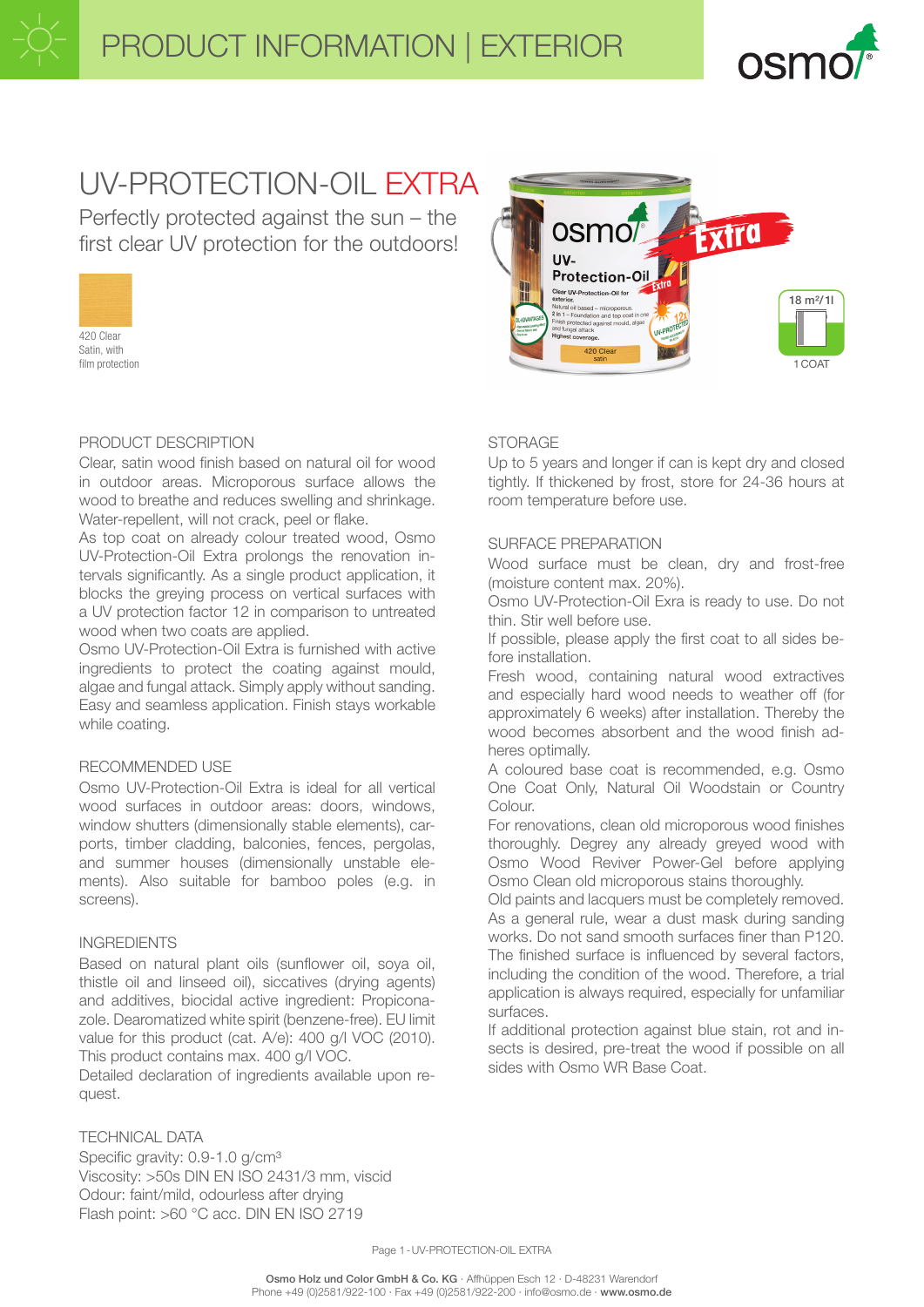

# METHODS OF APPLICATION

With Osmo Flat Brush or Microfibre Roller, apply thinly along the wood grain and spread well.

Allow to dry for approx. 12 hours under good ventilation. Then apply the second coat.

When recoating colour treated surfaces, or for renovation works, one coat applied to the clean and dry surface is usually sufficient.

# CLEANING OF TOOLS

With Osmo Brush Cleaner (free of aromatic compounds).

#### DRYING TIME

Approx. 12 hours (normal climatic conditions, 23 °C/ 50 % rel. humidity). Lower temperatures and/or higher air humidity can increase the drying time. Ventilate well while drying.

# COVERAGE

1 litre covers approx. 18 m² with one coat.

Coverage depends significantly on the condition of the wood. All information refers to smooth and planed/ sanded surfaces. Other surfaces may lead to differences in coverage.

# **NOTE**

Oils enhance the natural tone of wood (permanent wet effect).

Depending on the degree of weathering, apply one coat of Osmo UV-Protection-Oil Extra to the cleaned and intact finish after approx. 3-4 years.

For areas exposed to strong weathering, such as weatherboard, post caps or window sills, please expect significantly shorter renovation intervals. Vertical elements mounted onto horizontal wood should have at least a 15 degree angle. Sharp edges must be rounded (radius  $> 2$  mm).

If the greying process has already begun, degrey the surface with Osmo Wood Reviver Power Gel and refinish with 2 coats of Osmo UV-Protection-Oil Extra.

To achieve the UV protection factor 12, it is necessary to apply 2 coats of UV-Protection-Oil Extra. With only one coat on untreated wood, the life of the coating is significantly shorter.

Due to high oil content, the coating has a light yellowing effect when used as a top coat on white substrates. Therefore, we recommend using Natural Oil Woodstain 900 White as a top coat in such cases. Osmo UV-Protection-Oil Extra is furnished with biocides and therefore it is only to be used in outdoor areas. The added active ingredients delay or minimize the risk of algae and fungal attack. For effective protection, two coats are to be carried out. In accordance with the latest technical research, permanent protection against algae and fungal attack cannot be provided.

# CAUTION

Keep out of the reach of children. Do not get in eyes, on skin, or on clothing. Contains propiconazole. May produce an allergic reaction. If medical advice is need-ed, have product container or label at hand. Use only outdoors or in a well-ventilated area. Harmful to aquatic life with long lasting effects. Avoid release to the environment. Warning: Wash out any used cloth impregnated with this product immediately after use or store in an airtight container (danger of self-ignition). The dried finish is classified as B2 (normal flammability) according to DIN 4102 regulations. Safety data sheet available on request.

# **DISPOSAL**

Dispose of leftover product and completely emptied packaging according to local official guidelines (waste code number 08 01 11). Only completely emptied cans can be recycled.

COLOUR TONE 420 Clear Satin, with film protection

CAN SIZES 0.75 L; 2.5 L; 25 L

The above mentioned information is provided to the best of our knowledge however without any liability.

Version 02/17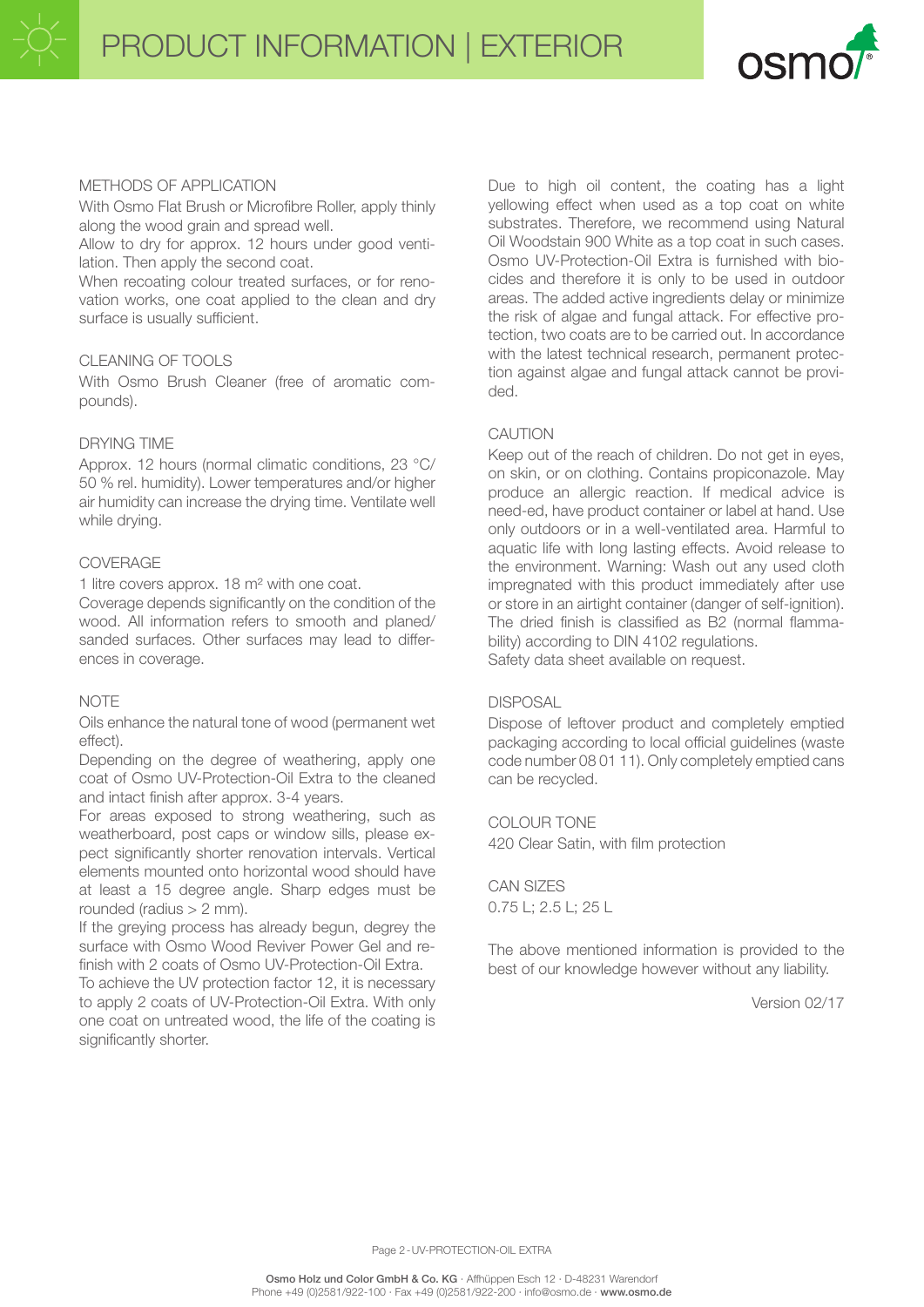

# UV-PROTECTION-OIL

Perfectly protected against the sun – the first clear UV protection for the outdoors!



Satin, without film protection

# PRODUCT DESCRIPTION

Clear, satin wood finish based on natural oil for wood in outdoor areas. Microporous surface allows the wood to breathe and reduces swelling and shrinkage. Water-repellent, will not crack, peel or flake.

Simply apply without sanding. Easy and seamless application. Finish stays workable while coating.

As top coat on already colour treated wood, Osmo UV-Protection-Oil prolongs the renovation intervals significantly. As a single product application, it blocks the greying process on vertical surfaces with a UV protection factor 12 in comparison to untreated wood when two coats are applied.

The dry finish is safe for humans, animals and plants (resistant to saliva and perspiration acc. German DIN 53160, suitable for children's toys acc. EN 71.3).

# RECOMMENDED USE

Osmo UV-Protection-Oil is ideal for all vertical wood surfaces in outdoor areas: doors, windows, window shutters (dimensionally stable elements), carports, timber cladding, balconies, fences, pergolas, and summer houses (dimensionally unstable elements).

# INGREDIENTS

Based on natural plant oils (sunflower oil, soya oil, thistle oil and linseed oil), siccatives (drying agents) and additives. Dearomatized white spirit (benzenefree). EU limit value for this product (cat. A/e): 400 g/l VOC (2010). This product contains max. 400 g/l VOC. Detailed declaration of ingredients available upon request.

# TECHNICAL DATA

Specific gravity: 0.9-1.0 g/cm<sup>3</sup> Viscosity: >50s DIN EN ISO 2431/3 mm, viscid Odour: faint/mild, odourless after drying Flash point: >60 °C acc. DIN EN ISO 2719





# **STORAGE**

Up to 5 years and longer if can is kept dry and closed tightly. If thickened by frost, store for 24-36 hours at room temperature before use.

# SURFACE PREPARATION

Wood surface must be clean, dry and frost-free (moisture content max. 20%).

Osmo UV-Protection-Oil is ready to use. Do not thin. Stir well before use.

If possible, please apply the first coat to all sides before installation.

Fresh wood, containing natural wood extractives and especially hard wood needs to weather off (for approximately 6 weeks) after installation. Thereby the wood becomes absorbent and the wood finish adheres optimally.

A coloured base coat is recommended, e.g. Osmo One Coat Only, Natural Oil Woodstain or Country Colour.

For renovations, clean old microporous wood finishes thoroughly. Degrey any already greyed wood with Osmo Wood Reviver Power-Gel before applying Osmo Clean old microporous stains thoroughly. Old paints and lacquers must be completely removed. As a general rule, wear a dust mask during sanding works. Do not sand smooth surfaces finer than P120. The finished surface is influenced by several factors, including the condition of the wood. Therefore, a trial application is always required, especially for unfamiliar surfaces.

If additional protection against blue stain, rot and insects is desired, pre-treat the wood if possible on all sides with Osmo WR Base Coat.